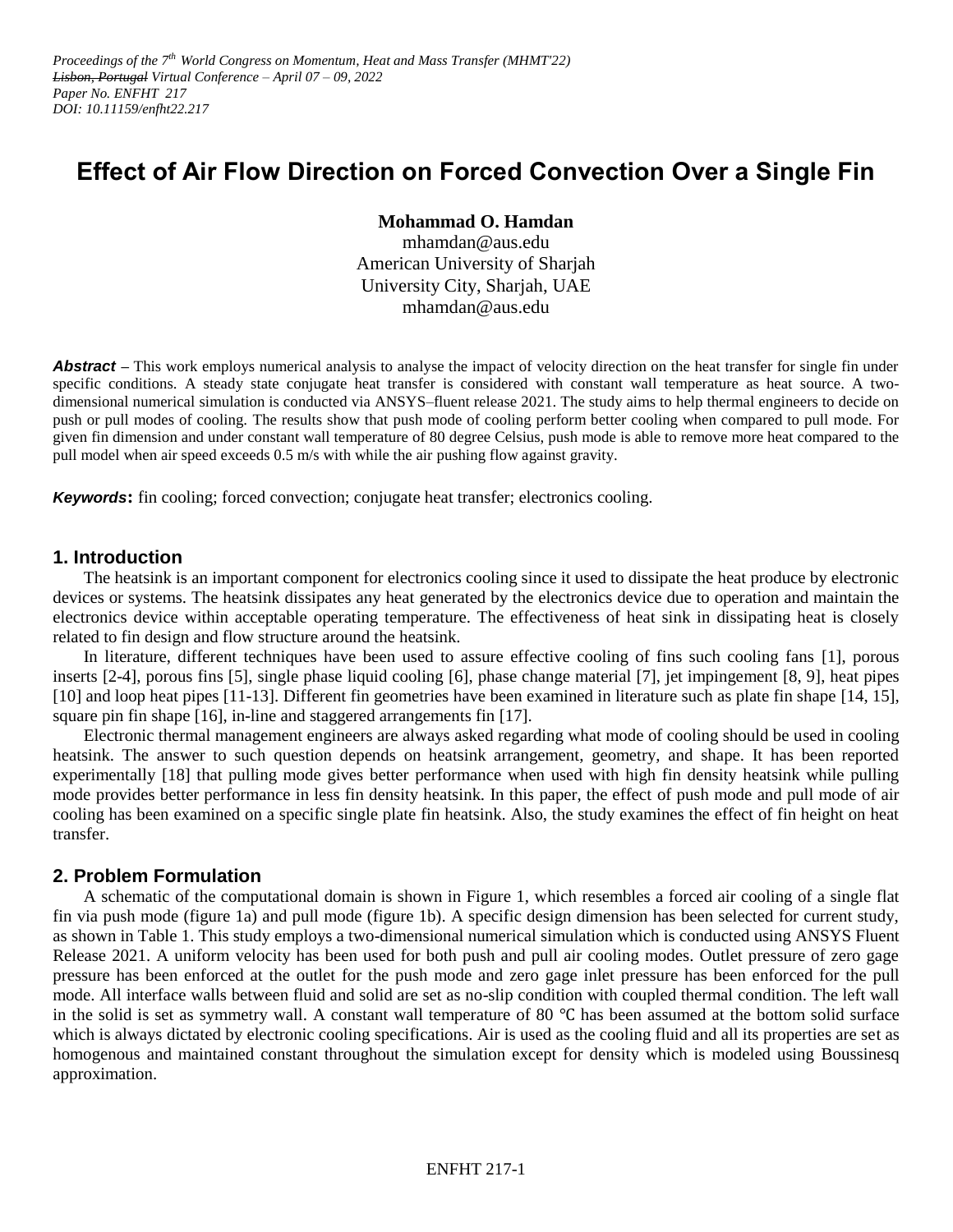

Fig. 1 Schematic of single fin being cooled using (a) push air model and (b) pull air mode.

The ANSYS Fluent software makes use of the conservation laws for mass, momentum and energy which can be written as follow:

$$
\frac{\partial u_i}{\partial x_i} = 0 \#(1)
$$

$$
\frac{\partial u_i}{\partial t} + \frac{\partial}{\partial x_j} (u_i u_j) = -\frac{1}{\rho} \frac{\partial p}{\partial x_i} + v \frac{\partial^2 u_i}{\partial x_j \partial x_j} + g\beta (T - T_\infty) \#(2)
$$

$$
\frac{\partial T}{\partial t} + \frac{\partial}{\partial x_i} (Tu_i) = v \frac{\partial^2 T}{\partial x_i \partial x_i} \#(3)
$$

where  $\rho$ ,  $u$ ,  $p$  and  $\nu$  refer to density, velocity, pressure and kinematic viscosity, respectively. T,  $c_p$  and  $k$  refer to temperature, heat capacity and thermal conductivity, respectively.

| raore 1. Dimension and countain y condition of the comparational domain |      |                            |
|-------------------------------------------------------------------------|------|----------------------------|
| Parameters                                                              | Unit | Values                     |
| Fin base width $(W)$                                                    | mm   | 20                         |
| Fin thickness $(t)$                                                     | mm   | 2                          |
| Fin height $(H)$                                                        | mm   | 10, 20, 40, 60, 80,<br>100 |
| Inlet velocity<br>(push or pull<br>model)                               | m/s  | 0.1, 0.5, 1, 2             |
| Inlet temperature                                                       | °C   | 25                         |
| <b>Bottom</b><br>wall<br>constant<br>temperature                        | °C   | 80                         |

Table 1: Dimension and boundary condition of the computational domain

The flow is assumed laminar flow and the problem was solved using couple scheme algorithm. All numerical residuals are set to less than  $10^{-6}$  for all parameters except temperature which has be set to less than  $10^{-9}$ .

#### ENFHT 217-2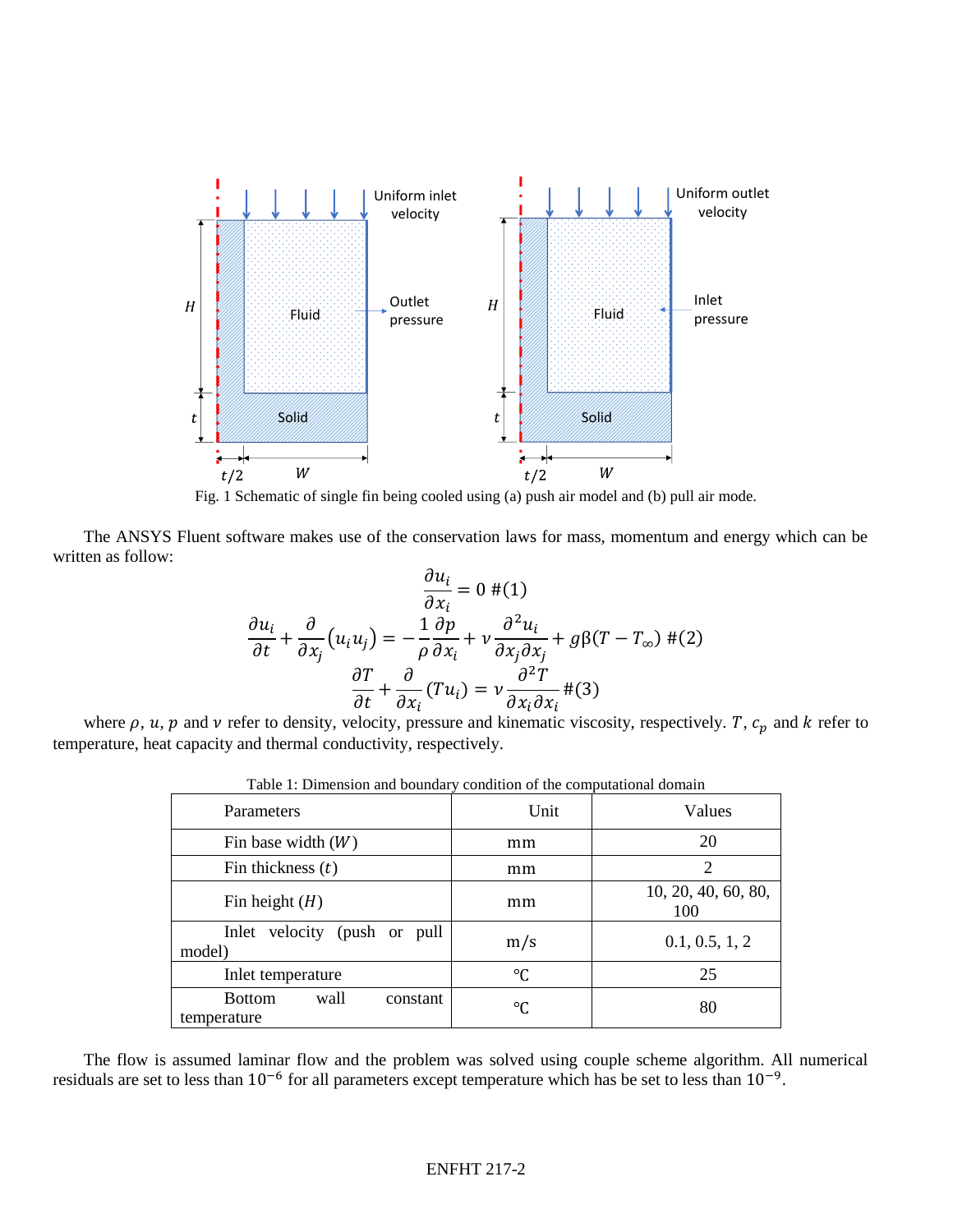## **3. Results and Discussion**

Based on mesh independent study results which is shown in figure 2, a uniform mapped mesh with 50 divisions per 1 cm length has been adopted. The thermal resistance of single heat fin heat sink as function of fin height is shown in figure 3. It is clear that as fin height increases heatsink thermal resistance decreases. The increases in fin height increases conduction thermal resistance but decreases the convection thermal resistance. The heat sink thermal resistance consists of the summation of conduction and convection thermal resistances. Hence it is clear that the decrease in thermal convection thermal is higher the increases in the conduction thermal resistance. This behavior is expected since heat sink material is Aluminum which has high thermal conductivity. The bottle neck in heat transfer in the convection thermal resistance, hence any improvement on this front produce great drop in the value of heatsink thermal resistance.



Fig. 2 Mesh independent study showing heat flux removed using push and pull modes for velocity of 1 m/s and fin height of 20 mm.



Fig. 2 Thermal resistance as function of fin height for push and pull modes with velocity of 1 m/s.

#### ENFHT 217-3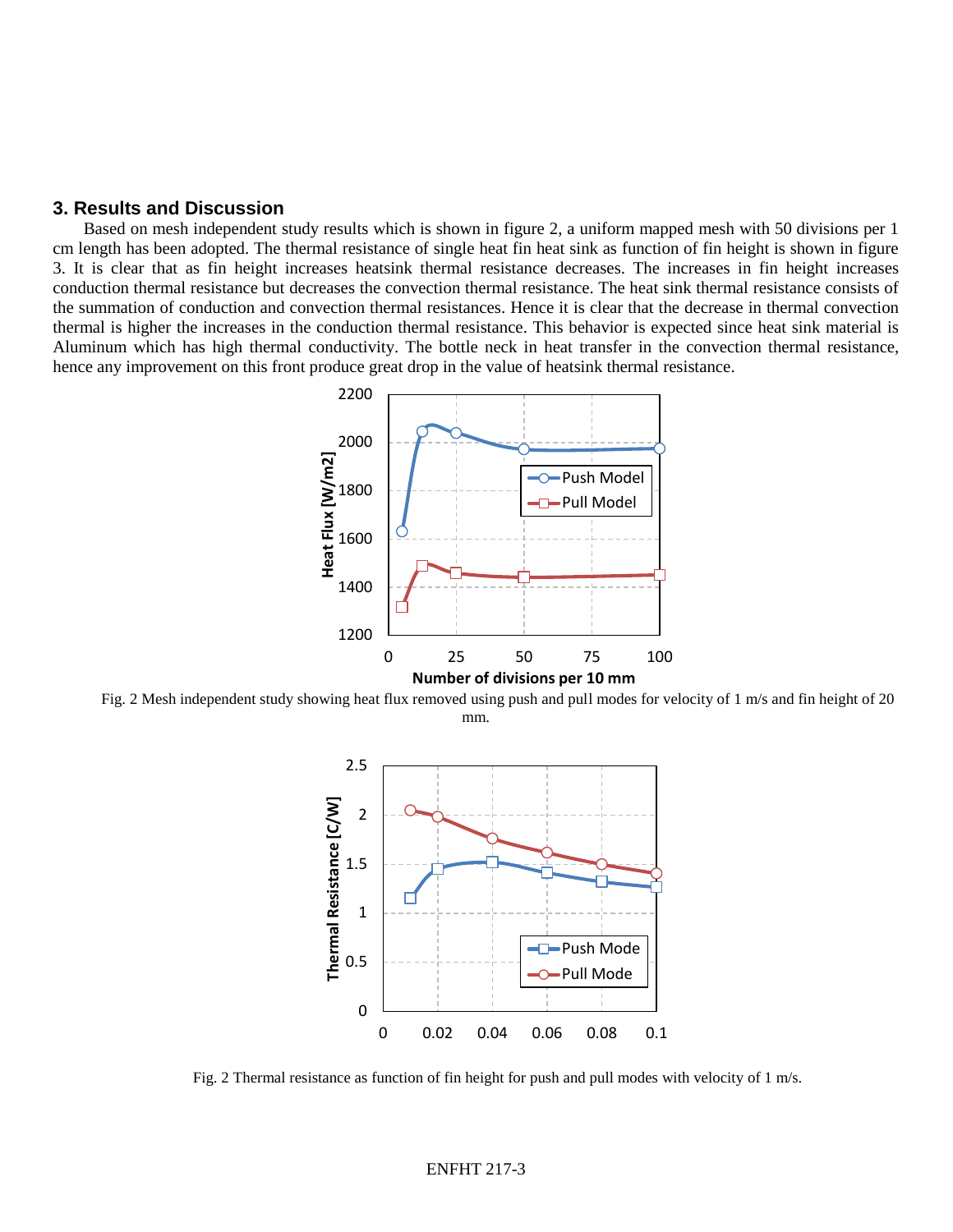The effect of air speed on cooling is shown in figure 3 which shows that over all the thermal resistance push mode is better than pull model. However, the push mode suffers from inconsistency specially at low speed where natural convection become dominant and could hinder the heat transfer. For five single fin case the region of such drop in the performance happen between 0.4 m/s and 0.6 m/s. This region will vary depends on number of fins and depends on size of the fin.



Fig. 3 Thermal resistance variation with velocity for fin height of 60 mm.

The contours for the push mode at three different velocities, namely, 0.1 m/s, 0.3 m/s and 0.5 m/s are shown in Figure 4. As shown in the figure, at velocity of 0.1 m/s the natural convection is dominating the heat transfer hence the air coming from the top surface does not get a chance to remove the heat from the vertical surface. The upward flow near vertical fin is driven by the buoyancy force.

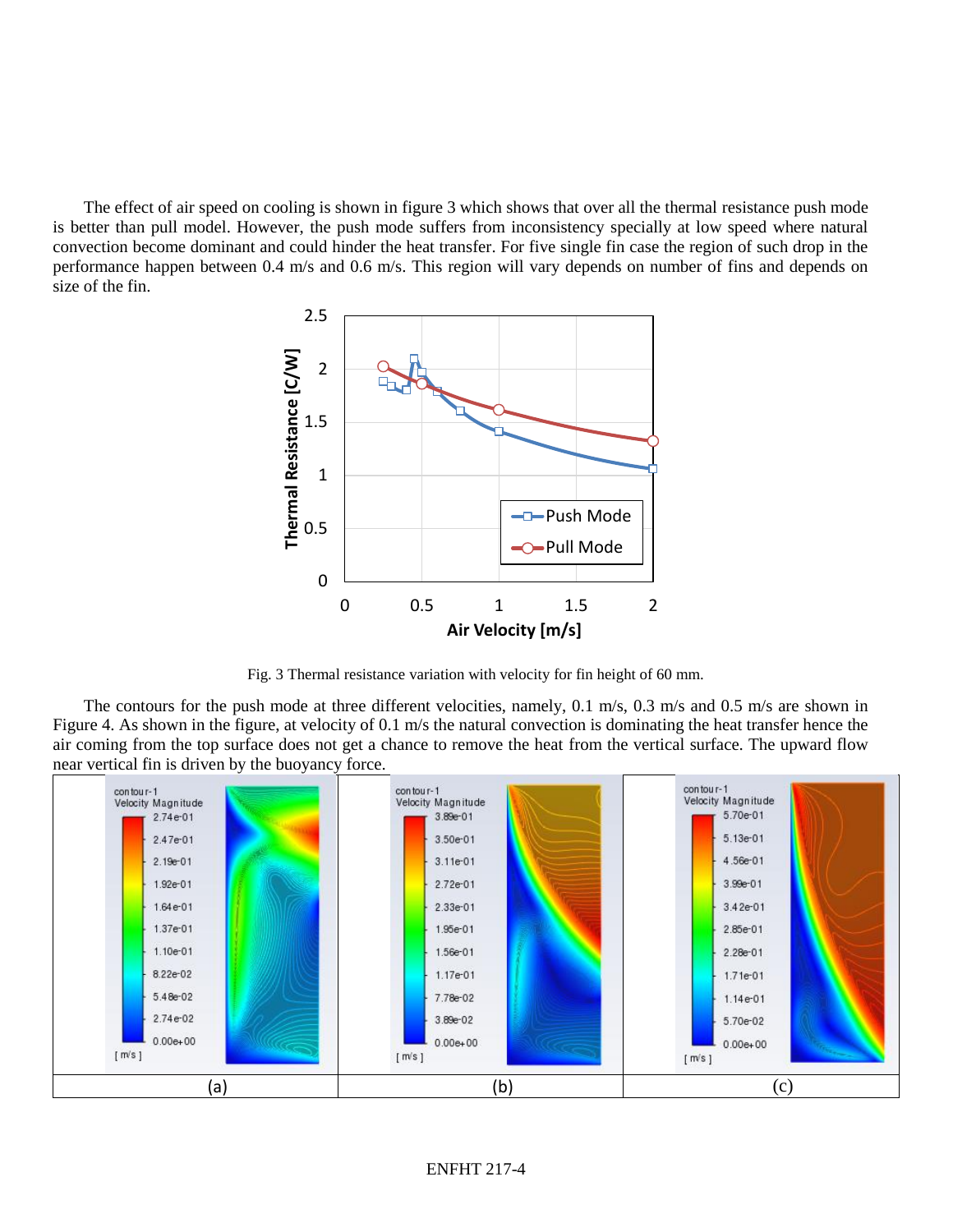Fig. 4 The velocity contour under push mode for three different velocity (a) 0.1 m/s (b) 0.3 m/s, and (c) 0.5 m/s.

# **4. Conclusion**

The study is helping thermal engineers to answer the question regarding the use of push or pull modes in cooling. It has been shown that push mode could suffer inconsistency and irregularity in flow specially at air speed around 0.4 m/s for given fin design. The region of drop in cooling does not happen in pull model since buoyancy driven natural convection supports the fan flow. It is recommended to do full test of any heatsink before deciding on push or pull cooling model. Other reason could affect the decision of push or pull mode such as dust accumulation.

# **Acknowledgement**

The author would like to extend their sincerest appreciation to the American University of Sharjah for the providing support for this research.

# **References**

- [1] Y. M. Manaserh, M. I. Tradat, C. H. Hoang, B. G. Sammakia, A. Ortega, K. Nemati, M. J. Seymour, "Degradation of Fan Performance in Cooling Electronics: Experimental Investigation and Evaluating Numerical Techniques," International Journal of Heat and Mass Transfer, vol. 174, p. 121291, 2021.
- [2] M. Alkam, M. Al-Nimr, and M. Hamdan, "Enhancing heat transfer in parallel-plate channels by using porous inserts," International Journal of Heat and Mass Transfer, vol. 44, pp. 931-938, 2001.
- [3] M. Alkam, M. Al-Nimr, and M. Hamdan, "On forced convection in channels partially filled with porous substrates," Heat and Mass Transfer, vol. 38, pp. 337-342, 2002.
- [4] M. O. Hamdan, M. Al-Nimr, and M. Alkam, "Enhancing forced convection by inserting porous substrate in the core of a parallel-plate channel," International Journal of Numerical Methods for Heat & Fluid Flow, 2000.
- [5] M. Hamdan and A.-N. Moh'd A, "The use of porous fins for heat transfer augmentation in parallel-plate channels," Transport in porous media, vol. 84, pp. 409-420, 2010.
- [6] S. C. Mohapatra and D. Loikits, "Advances in liquid coolant technologies for electronics cooling," in Semiconductor Thermal Measurement and Management IEEE Twenty First Annual IEEE Symposium, 2005., 2005, pp. 354-360.
- [7] A. Hasan, H. Hejase, S. Abdelbaqi, A. Assi, and M. O. Hamdan, "Comparative effectiveness of different phase change materials to improve cooling performance of heat sinks for electronic devices," Applied Sciences, vol. 6, p. 226, 2016.
- [8] A. Pavlova and M. Amitay, "Electronic cooling using synthetic jet impingement," 2006.
- [9] M. O. Hamdan, E. Elnajjar, and Y. Haik, "Measurement and modeling of confined jet discharged tangentially on a concave semicylindrical hot surface," Journal of heat transfer, vol. 133, 2011.
- [10] T. K. Salem, F. S. Khosroshahi, M. Arık, M. O. Hamdan, and M. Budakli, "Numerical and experimental analysis of a heat-pipe-embedded printed circuit board for solid state lighting applications," Experimental Heat Transfer, vol. 32, pp. 1-13, 2019.
- [11] D. Cytrynowicz, M. Hamdan, P. Medis, A. Shuja, H. T. Henderson, F. M. Gerner, and Eric Golliher., "MEMS loop heat pipe based on coherent porous silicon technology," in AIP Conference Proceedings, 2002, pp. 220-232.
- [12] M. Hamdan, D. Cytrynowicz, P. Medis, A. Shuja, F. M. Gerner, H. Henderson, E. Golliher, K. Mellott, and C. Moore., "Loop heat pipe (LHP) development by utilizing coherent porous silicon (CPS) wicks," in ITherm 2002. Eighth Intersociety Conference on Thermal and Thermomechanical Phenomena in Electronic Systems (Cat. No. 02CH37258), 2002, pp. 457-465.
- [13] M. O. HAMDAN, "Loop heat pipe (Lhp) modeling and development by utilizing coherent porous silicion (Cps) wicks," University of Cincinnati, 2003.
- [14] D. Jeon and C. Byon, "Thermal performance of plate fin heat sinks with dual-height fins subject to natural convection," International Journal of Heat and Mass Transfer, vol. 113, pp. 1086-1092, 2017.
- [15] S. M. Hoi, A. L. Teh, E. H. Ooi, I. M. L. Chew, and J. J. Foo, "Plate-fin heat sink forced convective heat transfer augmentation with a fractal insert," International Journal of Thermal Sciences, vol. 142, pp. 392-406, 2019.